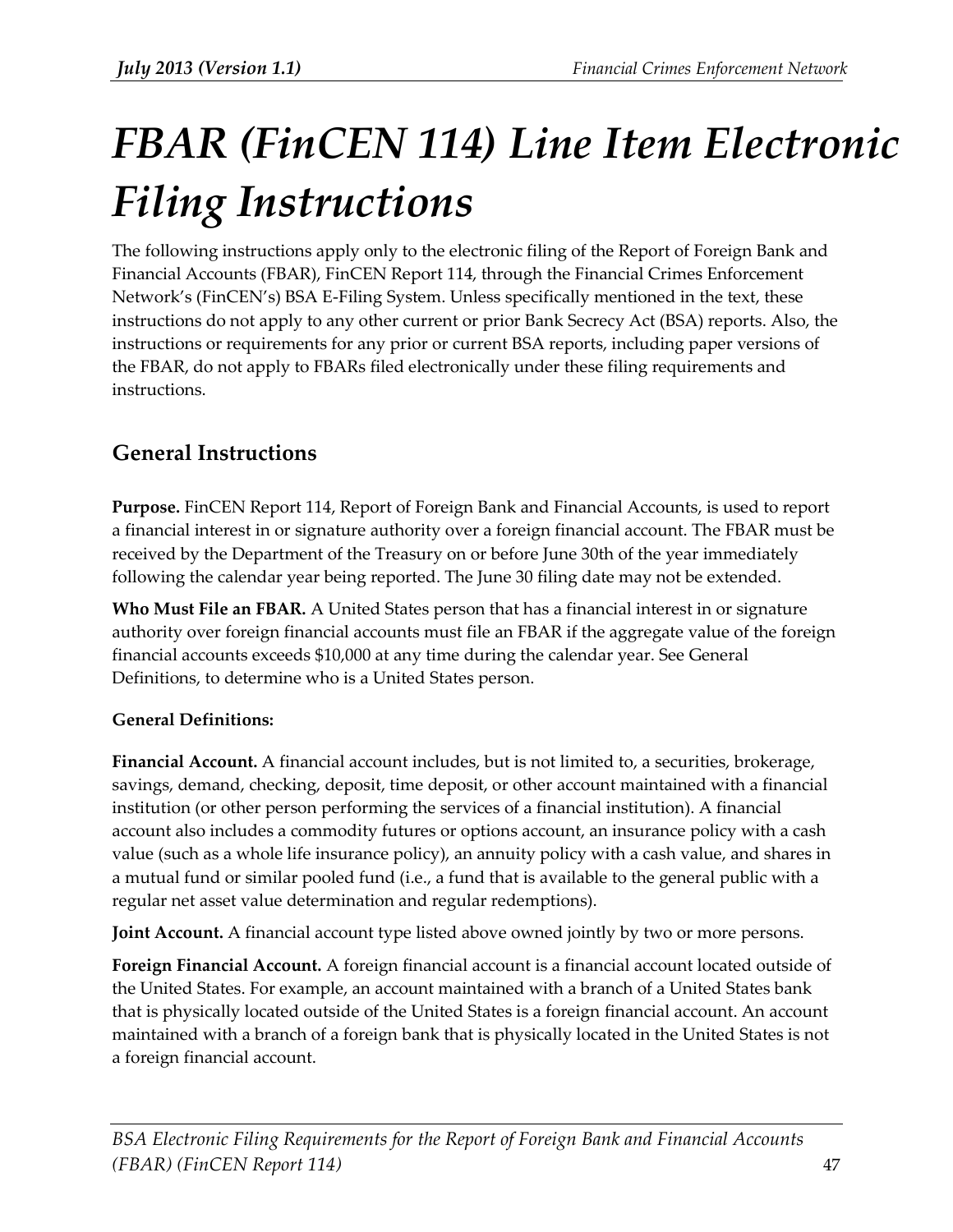**Financial Interest.** A United States person has a financial interest in a foreign financial account for which:

- 1. the United States person is the owner of record or holder of legal title, regardless of whether the account is maintained for the benefit of the United States person or for the benefit of another person; or
- 2. the owner of record or holder of legal title is one of the following:
	- a. An agent, nominee, attorney, or a person acting in some other capacity on behalf of the United States person with respect to the account;
	- b. A corporation in which the United States person owns directly or indirectly: (i) more than 50 percent of the total value of shares of stock or (ii) more than 50 percent of the voting power of all shares of stock;
	- c. A partnership in which the United States person owns directly or indirectly: (i) an interest in more than 50 percent of the partnership's profits (e.g., distributive share of partnership income taking into account any special allocation agreement) or (ii) an interest in more than 50 percent of the partnership capital;
	- d. A trust of which the United States person: (i) is the trust grantor and (ii) has an ownership interest in the trust for United States federal tax purposes. See 26 U.S.C. sections 671-679 to determine if a grantor has an ownership interest in a trust;
	- e. A trust in which the United States person has a greater than 50 percent present beneficial interest in the assets or income of the trust for the calendar year; or
	- f. Any other entity in which the United States person owns directly or indirectly more than 50 percent of the voting power, total value of equity interest or assets, or interest in profits.

**Person.** A person means an individual and legal entities including, but not limited to, a limited liability company, corporation, partnership, trust, and estate.

**Signature Authority.** Signature authority is the authority of an individual (alone or in conjunction with another individual) to control the disposition of assets held in a foreign financial account by direct communication (whether in writing or otherwise) to the bank or other financial institution that maintains the financial account. See Exceptions, Signature Authority.

**United States.** For FBAR purposes, the United States includes the States, the District of Columbia, all United States territories and possessions (e.g., American Samoa, the Commonwealth of the Northern Mariana Islands, the Commonwealth of Puerto Rico, Guam, and the United States Virgin Islands), and the Indian lands as defined in the Indian Gaming Regulatory Act. References to the laws of the United States include the laws of the United States federal government and the laws of all places listed in this definition.

**United States Person.** United States person means United States citizens; United States residents; entities, including but not limited to, corporations, partnerships, or limited liability companies created or organized in the United States or under the laws of the United States; and trusts or estates formed under the laws of the United States.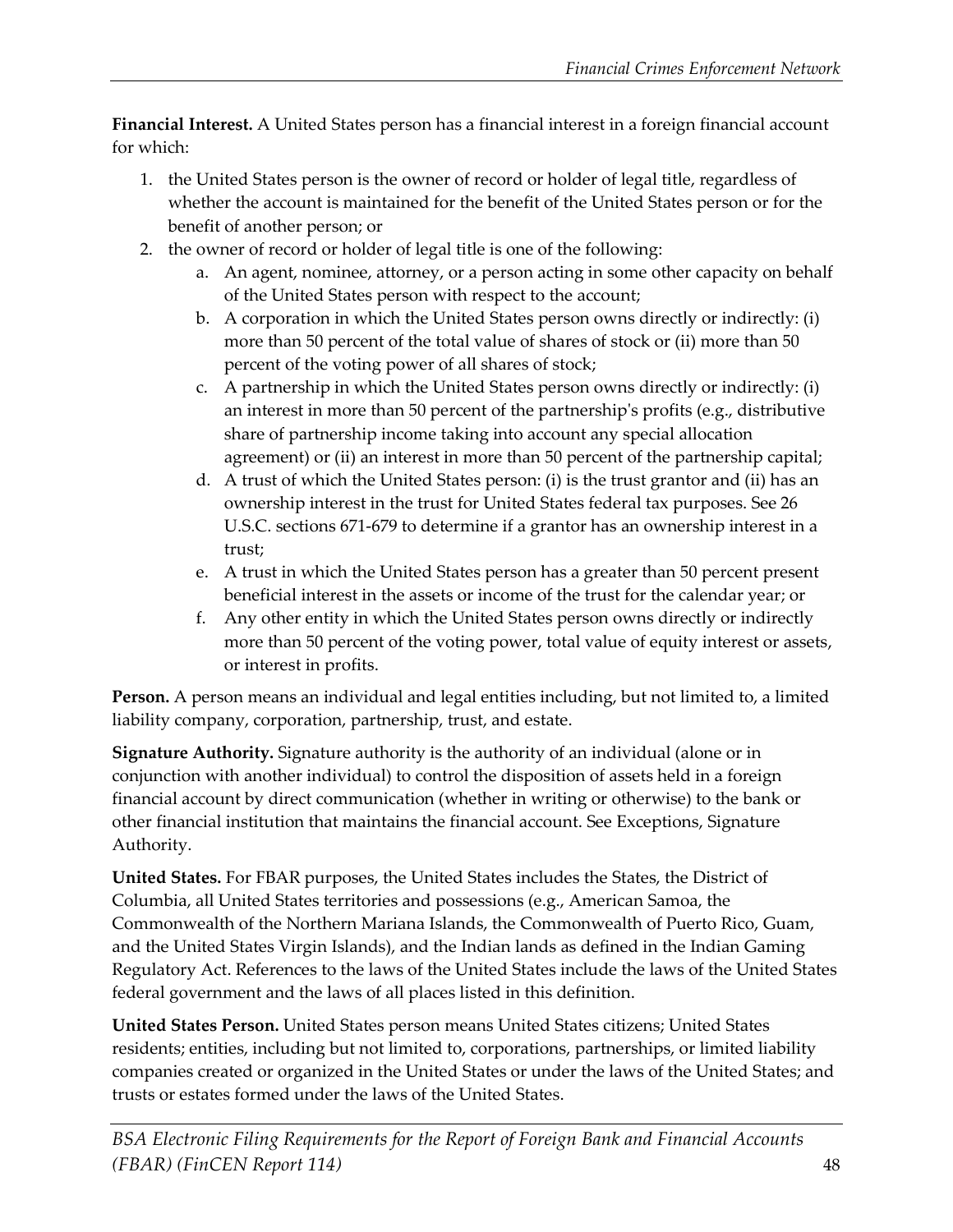**Note.** The federal tax treatment of an entity does not determine whether the entity has an FBAR filing requirement. For example, an entity that is disregarded for purposes of Title 26 of the United States Code must file an FBAR, if otherwise required to do so. Similarly, a trust for which the trust income, deductions, or credits are taken into account by another person for purposes of Title 26 of the United States Code must file an FBAR, if otherwise required to do so.

**United States Resident.** A United States resident is an alien residing in the United States. To determine if the filer is a resident of the United States apply the residency tests in 26 U.S.C. section 7701(b). When applying the residency tests, use the definition of United States in these instructions.

## **Exceptions:**

Certain Accounts Jointly Owned by Spouses. The spouse of an individual who files an FBAR is not required to file a separate FBAR if the following conditions are met: **(1)** all the financial accounts that the non-filing spouse is required to report are jointly owned with the filing spouse; **(2)** the filing spouse reports the jointly owned accounts on a timely filed FBAR electronically signed (PIN) in Item 44; and **(3)** the filers have completed and signed Form 114a, "Record of Authorization to Electronically File FBAR's" (maintained with the filers' records). Otherwise, both spouses are required to file separate FBARs, and each spouse must report the entire value of the jointly owned accounts. See instructions for specific items, Part III, Items 25- 33.

**Consolidated FBAR.** If a United States person that is an entity is named in a consolidated FBAR filed by a greater than 50 percent owner, such entity is not required to file a separate FBAR. See Explanations for Specific Items, Part V.

**Correspondent/Nostro Account.** Correspondent or nostro accounts (which are maintained by banks and used solely for bank-to-bank settlements) are not required to be reported.

**Governmental Entity.** A foreign financial account of any governmental entity of the United States (as defined above) is not required to be reported by any person. For purposes of this form, governmental entity includes a college or university that is an agency of, an instrumentality of, owned by, or operated by a governmental entity. For purposes of this form, governmental entity also includes an employee retirement or welfare benefit plan of a governmental entity.

**International Financial Institution.** A foreign financial account of any international financial institution (if the United States government is a member) is not required to be reported by any person.

**IRA Owners and Beneficiaries.** An owner or beneficiary of an IRA is not required to report a foreign financial account held in the IRA.

**Participants in and Beneficiaries of Tax-Qualified Retirement Plans.** A participant in or beneficiary of a retirement plan described in Internal Revenue Code section 401(a), 403(a), or 403(b) is not required to report a foreign financial account held by or on behalf of the retirement plan.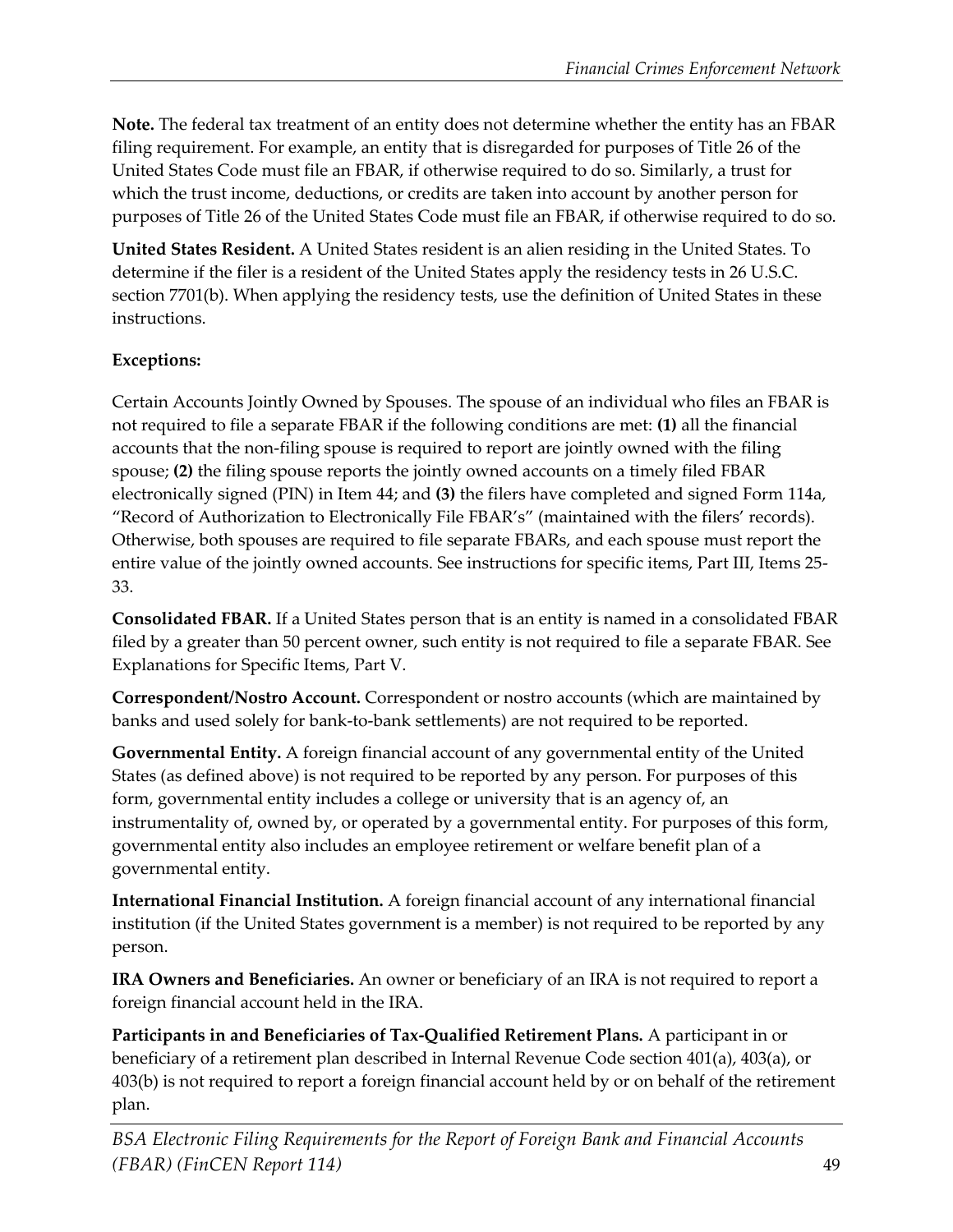**Signature Authority.** Individuals who have signature authority over, but no financial interest in, a foreign financial account are not required to report the account in the following situations:

- 1. An officer or employee of a bank that is examined by the Office of the Comptroller of the Currency, the Board of Governors of the Federal Reserve System, the Federal Deposit Insurance Corporation, the Office of Thrift Supervision, or the National Credit Union Administration is not required to report signature authority over a foreign financial account owned or maintained by the bank.
- 2. An officer or employee of a financial institution that is registered with and examined by the Securities and Exchange Commission or Commodity Futures Trading Commission is not required to report signature authority over a foreign financial account owned or maintained by the financial institution.
- 3. An officer or employee of an Authorized Service Provider is not required to report signature authority over a foreign financial account that is owned or maintained by an investment company that is registered with the Securities and Exchange Commission. Authorized Service Provider means an entity that is registered with and examined by the Securities and Exchange Commission and provides services to an investment company registered under the Investment Company Act of 1940.
- 4. An officer or employee of an entity that has a class of equity securities listed (or American depository receipts listed) on any United States national securities exchange is not required to report signature authority over a foreign financial account of such entity.
- 5. An officer or employee of a United States subsidiary is not required to report signature authority over a foreign financial account of the subsidiary if its United States parent has a class of equity securities listed on any United States national securities exchange and the subsidiary is included in a consolidated FBAR report of the United States parent.
- 6. An officer or employee of an entity that has a class of equity securities registered (or American depository receipts in respect of equity securities registered) under section 12(g) of the Securities Exchange Act is not required to report signature authority over a foreign financial account of such entity.

**Trust Beneficiaries.** A trust beneficiary with a financial interest described in section (2)(e) of the financial interest definition is not required to report the trust's foreign financial accounts on an FBAR if the trust, trustee of the trust, or agent of the trust: **(1)** is a United States person and **(2)** files an FBAR disclosing the trust's foreign financial accounts.

**United States Military Banking Facility.** A financial account maintained with a financial institution located on a United States military installation is not required to be reported, even if that military installation is outside of the United States.

#### **Filing Information:**

**When and Where to File.** The FBAR is an annual report and must be filed on or before June 30th of the year following the calendar year being reported. The FBAR must be filed electronically through FinCEN's BSA E-Filing System. The application to file electronically is available at [http://bsaefiling.fincen.treas.gov/main.html.](http://bsaefiling.fincen.treas.gov/main.html) For help in applying, contact the E-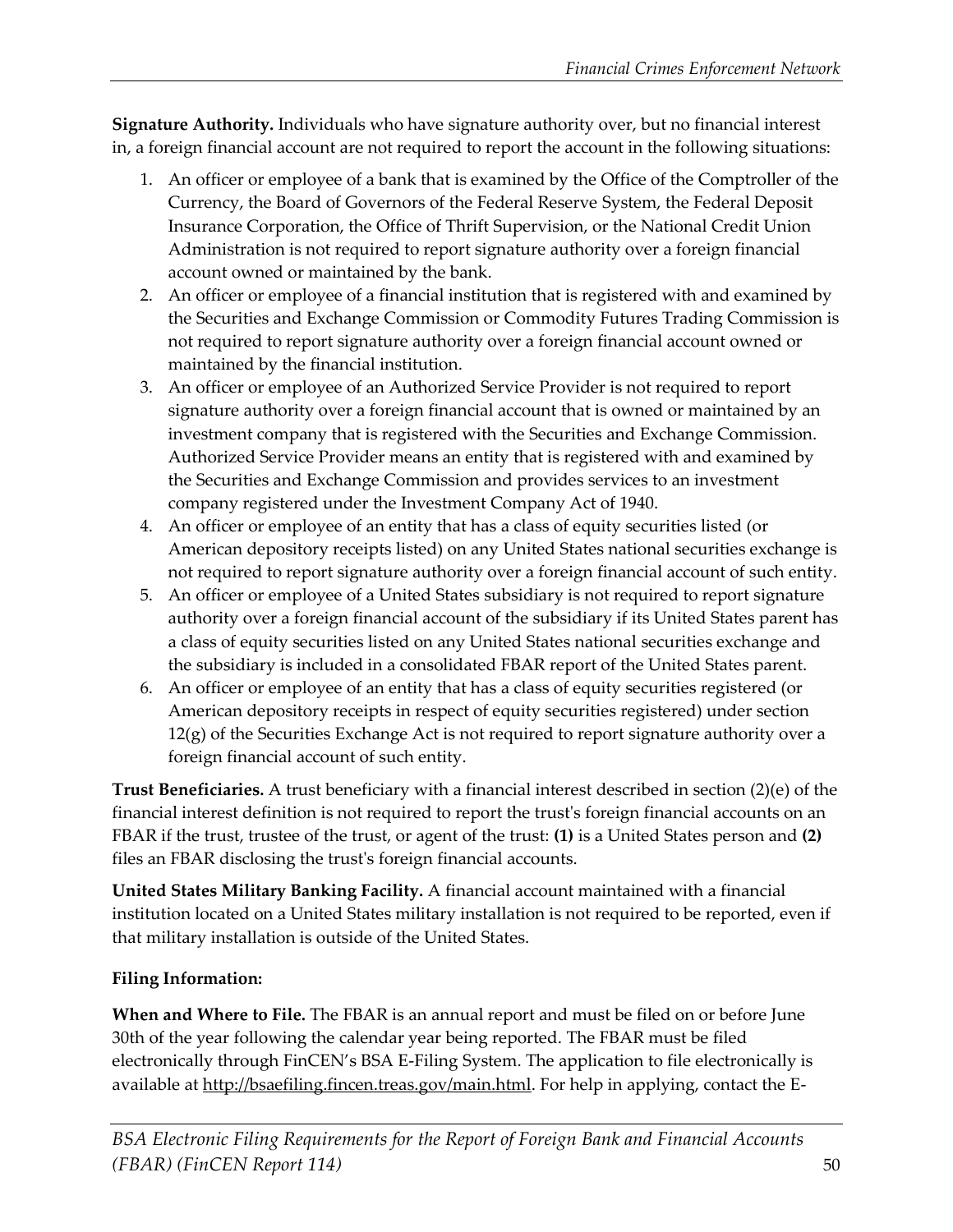Filing Help Desk by calling 1-866-346-9478 (option 1) or via E-mail sent to [BSAEFilingHelp@fincen.gov.](mailto:BSAEFilingHelp@fincen.gov)

**No Extension of Time to File.** Extensions of time to file federal tax returns do NOT extend the time for filing an FBAR.

**Record Keeping Requirements.** Persons required to file an FBAR must retain records that contain the name in which each account is maintained, the number or other designation of the account, the name and address of the foreign financial institution that maintains the account, the type of account, and the maximum account value of each account during the reporting period. The records must be retained for a period of 5 years from June 30th of the year following the calendar year reported and must be available for inspection as provided by law. Retaining a copy of the filed FBAR can help to satisfy the record keeping requirements.

An officer or employee who files an FBAR to report signature authority over an employer's foreign financial account is not required to personally retain records regarding these accounts.

**Recording information:** Complete each FBAR by providing as much information as possible. Although all items should be completed fully and accurately, items marked with an asterisk (\*) in the instructions must be completed.

NOTE: Throughout these instructions the phrase "check box" and similar wording is used to denote checking an appropriate box in certain data items on the electronic discrete FBAR. This is deemed equivalent to instructions in the Electronic Filing Requirements to enter appropriate codes in the same data items in transmission files. For example, the requirement to check a box in Item 2 "Type of Filer" in the discrete FBAR is the equivalent of entering one of the codes A through E in "Type of Filer" in the Electronic Filing Requirements Filer Information (2A) Record.

**Amended reports:** An amended report must be filed whenever errors are discovered in a previously-filed FBAR. Please refer to the BSA Electronic Filing Requirements Attachment B – Error Correction Instructions for information regarding filing amended FBARs.

**Addresses:** For addresses in the U.S., Canada, or Mexico enter the permanent street address, city, two or three letter state/territory/province abbreviation or code, ZIP Code or foreign postal code, and two letter country code. Provide the apartment number or suite number, if known, following the street address. A non-location address such as a post office box or rural route number should be used only if no other street address information is available. ZIP Codes must be five or nine digits. Nine-digit ZIP Codes cannot end with four zeros or four nines. ZIP Codes and foreign postal codes must be entered without formatting or special characters such as spaces or hyphens. For example, the ZIP Code 12354-6120 would be entered as 123546120. The foreign postal code HKW 702 would be entered HKW702. For other foreign addresses enter the street address, city, postal code, and two letter country code or address equivalents. Leave the state item blank. If a foreign address contains address information that does not conform to the FBAR address format, record equivalent address information in the FBAR address items (except state). Enter as much of any non-conforming data as will fit in the 100-character street address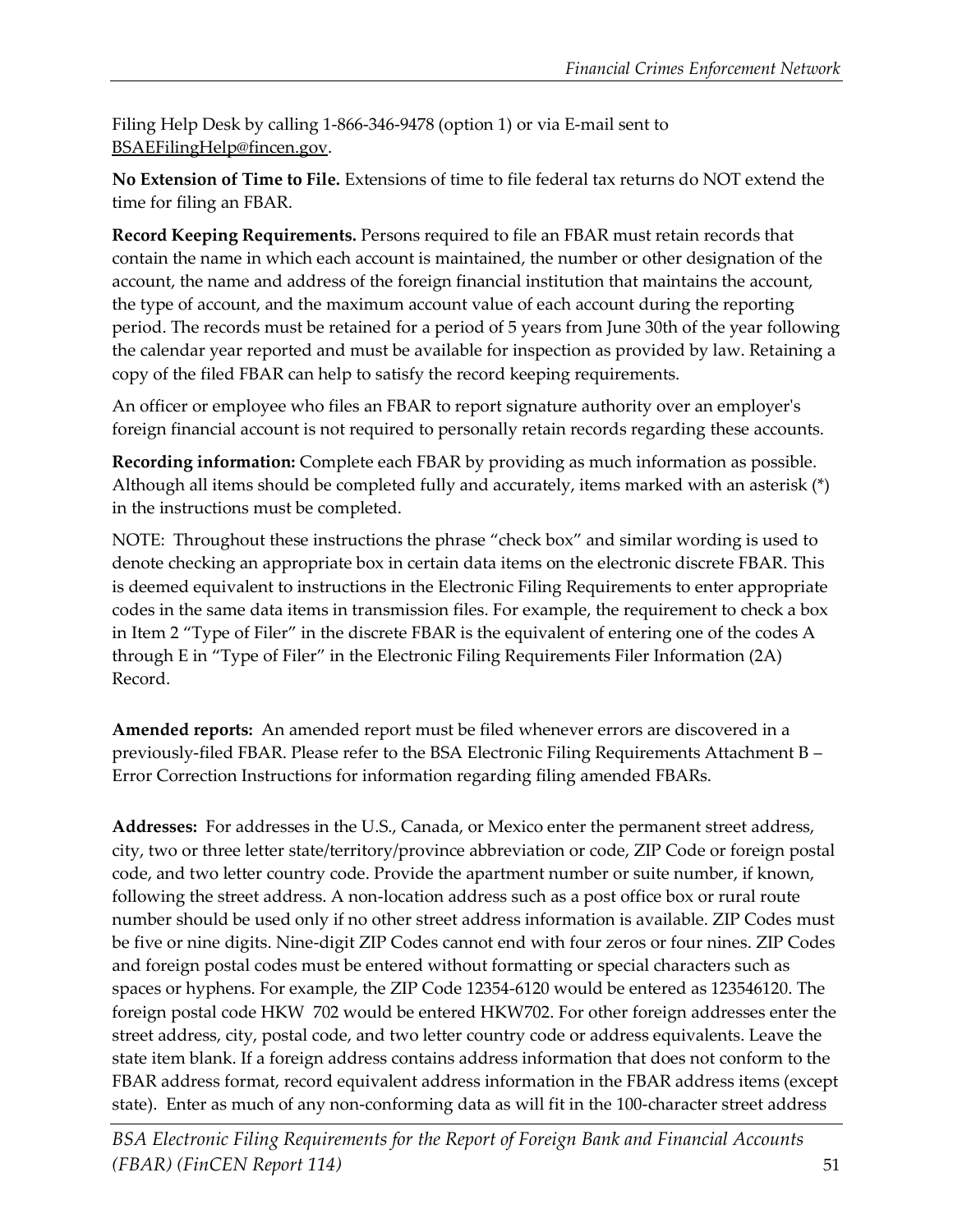field. Complete any address item that is known, even if some address items cannot be completed because of incompatible formats (e.g. state codes). No abbreviations are permitted in city names, which must be completely spelled out. A U.S. city name should match the city name used by the U.S. Postal Service for the associated state and ZIP Code. For U.S. address use only the authorized U.S. Postal Service state, territory, or military address abbreviations found at **https://www.usps.com/ship/official-abbreviations.htm**. For Canadian provinces and territories use the Canada Post Corporation codes found at **http://www.canadapost.ca/tools/pg/manual/PGaddress-e.asp#1380608**. For Mexican states and territories use the ISO 3166-2 three-letter codes found at **http://www.commondatahub.com/live/geography/state\_province\_region/iso\_3166\_2\_state\_co des**. For all countries use the ISO 3166-1 two-letter country codes found at **http://www.iso.org/iso/country\_names\_and\_code\_elements**. Additional information about ISO 3166 codes can be found on the BSA E-Filing Program website. Note: The ISO 3166-1 country list includes entries for all U.S. territories. Do not use these U.S. territory entries, which match the U.S. Postal Service abbreviations required in state fields, in any country field.

**Telephone numbers:** Record all telephone numbers as a single number string without formatting or special characters such as parentheses, spaces, or hyphens. For example, a number in the format (NNN) NNN-NNNN would be recorded as NNNNNNNNNN. Telephone numbers that are part of the North American Numbering Plan used by the U.S., Canada, many Caribbean countries, and present/former U.S. Pacific island protectorates must consist of an area code and seven-digit telephone number

**Identifying numbers:** Enter all identifying numbers as a single text string without formatting or special characters such as hyphens or periods. An identifying number in the format NNN-NN-NNNN would be entered as NNNNNNNNN. Such numbers may include letter and number characters. Common identifying numbers include account numbers, alien registration numbers, Employer Identification Numbers (EIN), passport numbers, Social Security Numbers (SSN), and foreign TIN's.

**Monetary amounts:** When recording the maximum value of accounts, record all amounts as U.S. Dollar amounts rounded up to the next whole dollar. The amount \$15,265.25 would be recorded as \$15,266. The maximum value of the account can be determined using the following steps.

Step 1. Determine the maximum value of each account (in the currency of that account) during the calendar year being reported. The maximum value of an account is a reasonable approximation of the greatest value of currency or nonmonetary assets in the account during the calendar year. Periodic account statements may be relied on to determine the maximum value of the account, provided that the statements fairly reflect the maximum account value during the calendar year. For Item 15, if the filer had a financial interest in more than one account, each account must be valued separately. For an account denominated in U.S. Dollars,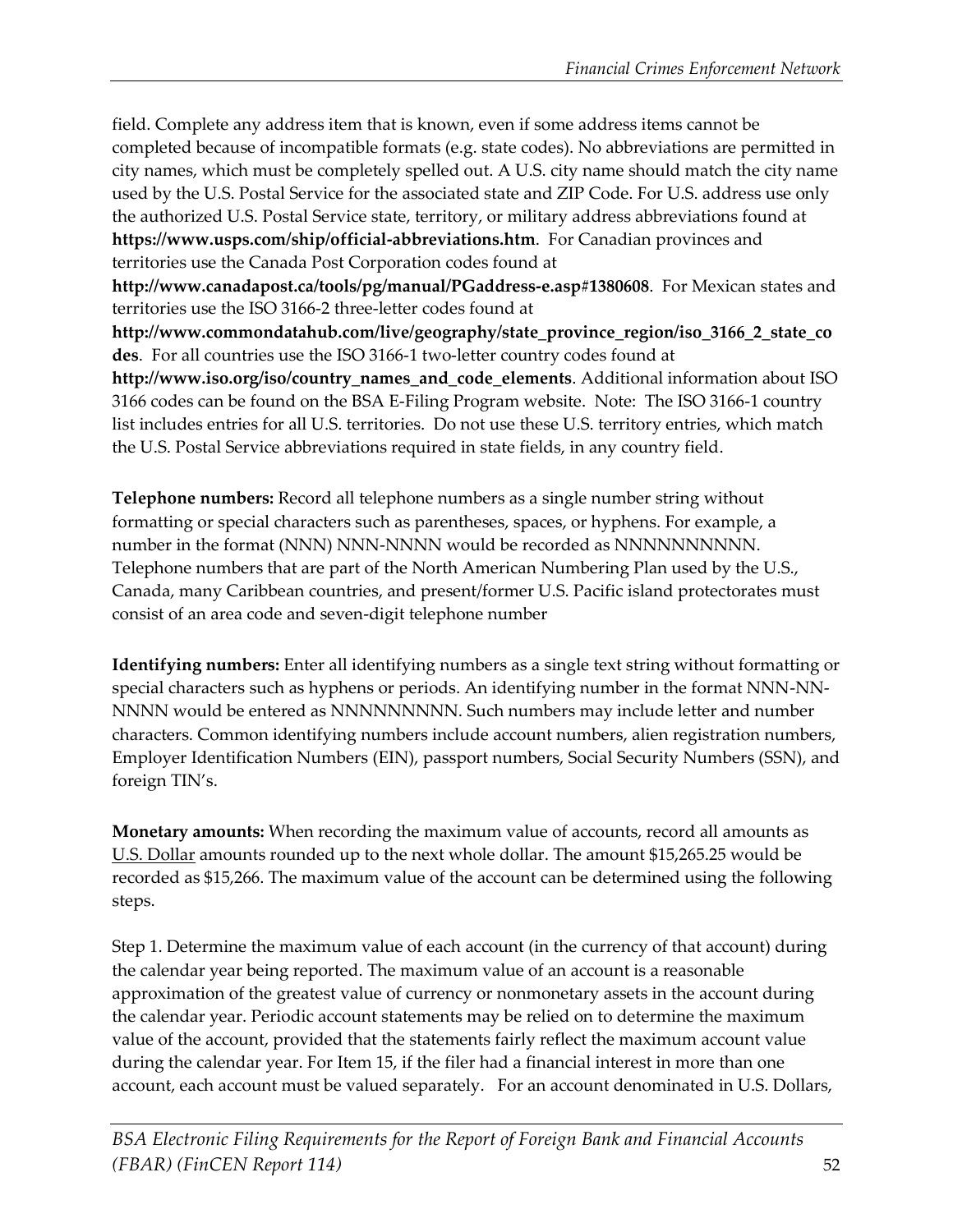the maximum value of the account is the largest U.S. Dollar value of the account during the report year.

Step 2. In the case of non-United States currency, convert the maximum account value for each account into United States dollars. Convert foreign currency by using the Treasury's Financial Management Service rate (select Exchange Rates under Reference & Guidance at **www.fms.treas.gov**) for the last day of the calendar year. If no Treasury Financial Management Service rate is available, use another verifiable exchange rate and provide the source of that rate. In valuing currency of a country that uses multiple exchange rates, use the rate that would apply if the currency in the account were converted into United States dollars on the last day of the calendar year.

If the maximum account value of a single account or aggregate of the maximum account values of multiple accounts exceeds \$10,000, an FBAR must be filed. An FBAR is not required to be filed if the person did not have \$10,000 of maximum value or aggregate maximum value in foreign financial accounts at any time during the calendar year.

For United States persons with a financial interest in or signature authority over fewer than 25 accounts that are unable to determine if the aggregate maximum account values of the accounts exceeded \$10,000 at any time during the calendar year, complete the appropriate Part II, III, IV, or V section for each of these accounts and check the "amount unknown" box, item 15a.

**Prohibited Entries:** The following entries are prohibited in text fields.

- a. AKA
- b. COMPUTER GENERATED
- c. CUSTOMER
- d. DBA
- e. NONE
- f. NOT APPLICABLE
- g. NON CUSTOMER
- h. OTHER
- i. SAME
- j. SAME AS ABOVE
- k. SEE ABOVE
- l. SIGNATURE CARD
- m. UNKNOWN
- n. VARIOUS
- o. XX

**Name Editing Instructions:** Because many names do not consist of a single first name, middle name, and last name, care must be taken to ensure these names are entered properly in the FBAR. This is especially important when there are separate fields for the last name, first name, and middle name. Some names have multiple surnames (family names) or given names. Others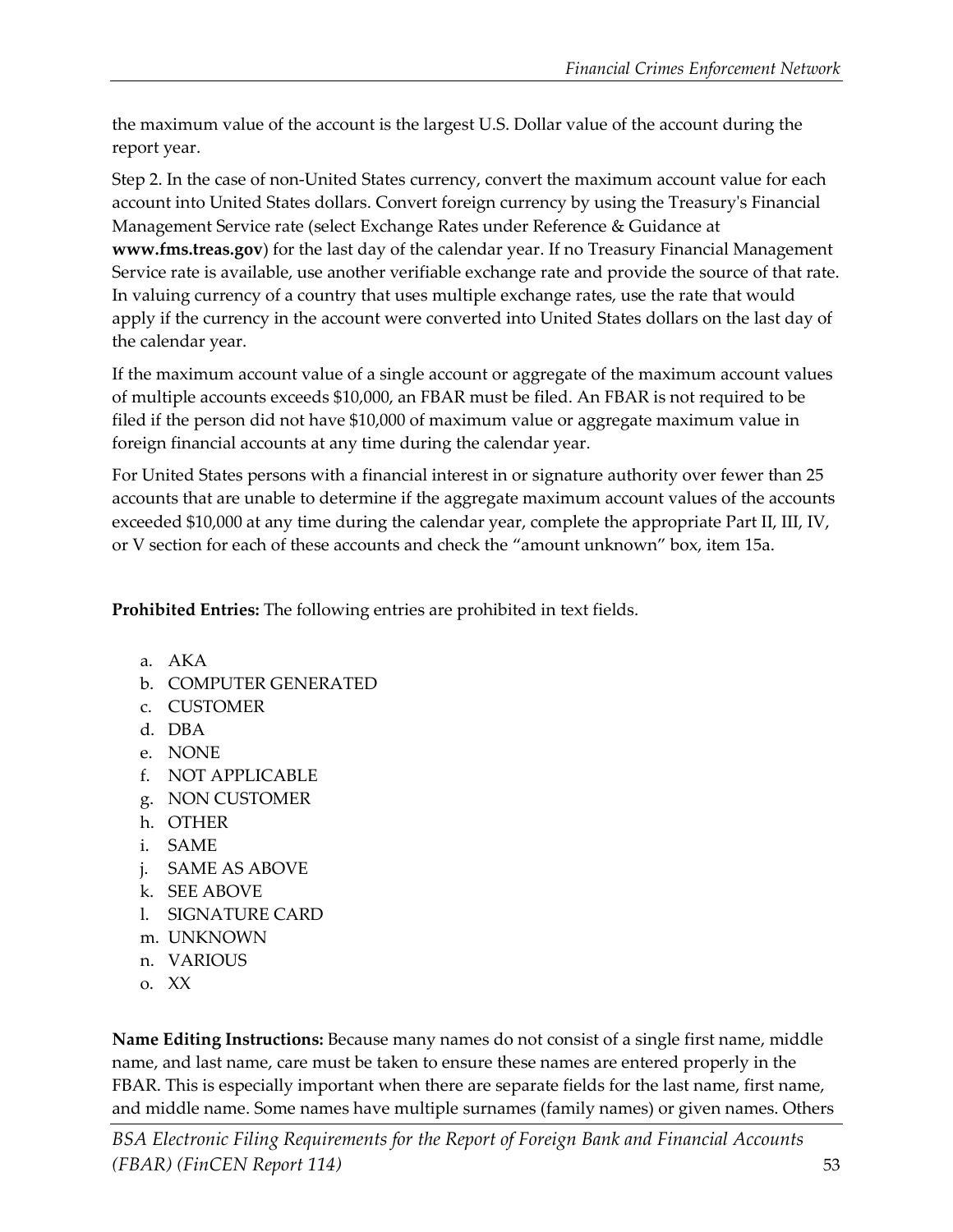may not be written in [first name] [middle name] [last name] order. Multiple surnames must be entered in the last name field. For example, Spanish names may be written in the order of given name, father's last name, and mother's last name, e.g., "Juan Vega Santiago." Thus the surname "VEGA SANTIAGO" would be entered in the last name field with-"JUAN" entered in the first name field. Some Spanish surnames consist of three names (e.g., father's last name, mother's last name, and husband's first last name). In that case all three would be entered in a last name field. In some cultures names consist of multiple first names and a single family name, not necessarily in (first name) (last name) order. For example, the Korean name "Kim, Chun Nam" consists of the family name "Kim" and the first name "Chun Nam" separated by a comma and space. There is no middle name. In this case "KIM" would be entered in the last name field and "CHUN NAM" would be entered in the first name field. Nothing is entered in the middle name field. When an individual name is entered in a single name field it should be entered in [first name] [middle name] [last name] order regardless of any foreign naming conventions. Thus, "Kim, Chun Nam" would be entered as "CHUN NAM KIM" in a single field.

**Filing by Third Party Preparer:** An FBARs may be completed and filed on behalf of the filer and/or owner of the foreign account(s) by a third party preparer. The filer or owner who is using a third party preparer should complete and maintain a record of FinCEN Form 114a, FinCEN BSA E-Filing Signature Authorization Record, to authorize the third party filing. Do not file or send the completed Form 114a to FinCEN. Form 114a must be maintained by the filer or owner and made available to FinCEN or IRS on request. The third party preparer will complete FBAR Parts I through V and the Signature section using the following Item Instructions.

NOTE: Spouses filing a joint FBAR also may use the Form 114a to approve/designate which spouse will sign the report.

# **Item Instructions:**

Filers, using their registered user IDs and password, must log into the BSA E-Filing website [\(http://bsaefiling.fincen.treas.gov/main.html\)](http://bsaefiling.fincen.treas.gov/main.html) to file an FBAR. The FBAR report is selected from the menu on the left side of the webpage. Under the "Reports" section of the menu, double-click on the entry "File FBAR." Follow the instructions on the page to begin a new report or to continue an existing report. Selecting a new report will open to a header/cover page that will display the FBAR version number, OMB control number, and several other items of information.

- 1. Filing Name: The filer will enter a unique name for the report being filed. Filers will use this name to track the status of the report in the BSA E-Filing system. Select a name such as "John's 2013 FBAR" or "entity name 2013 FBAR" etc. This is a filer determined name.
- 2. Select the appropriate check box for submission type; New report or Amendment
- 3. If an authorized third party is filing this report, check the box provided and complete the third party section on the first page of the report.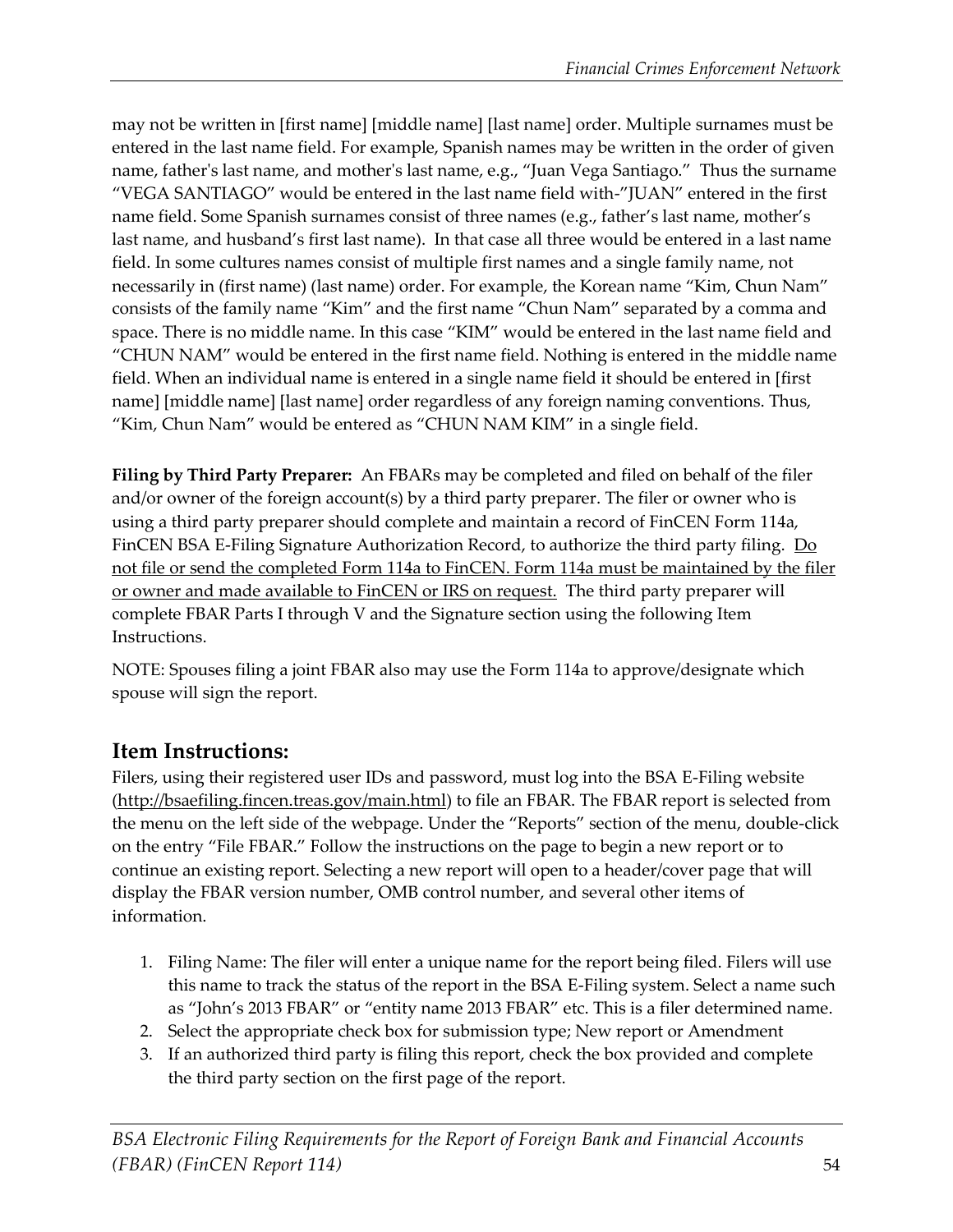4. If this report is being late filed (*i.e.,* filed after June 30 of the year following the reporting year) check a box (a through i) to indicate the reason. If one of the provided selections does not explain the reason, select "z" other and provide a written explanation in the text box provided.

NOTE: If you are filing this report late because an earlier FinCEN filing waiver applied to you, check box "z" other and identify the waiver by number (e.g., FinCEN notice 2011-1 etc.) in the text field provided.

#### **Scroll down to or select page one of the report (page following the header/cover page)**

1. \*Calendar year – This report is for calendar year ended 12/31  *(Check if)* Amended

**Item 1.** Enter the calendar year being reported as a numeric 4-position entry in the format: YYYY, e.g. 2012. If the FBAR amends a prior report, select "Amendment" from the Submission Type drop-down menu on the FBAR Header page.

## **Part I — Filer information**

## 2. \*Type of filer

- a. *(Check if)* Individual
- b. *(Check if)* Partnership
- c. *(Check if)* Corporation
- d. (*Check if*) Consolidation
- e. *(Check if)* Fiduciary or other *(\* and specify type in space provided)*

**Item 2.** Check the box that describes the filer. Individuals, including those reporting only signature authority, should check box "a". If filing a consolidated FBAR, check box "d". To determine if a consolidated FBAR can be filed, see the instructions for Part V. A corporation which owns directly or indirectly more than a 50 percent interest in one or more other entities required to file this report will be permitted to file a consolidated report. If the type of filer is not covered by options "a" through "d," check box "e" and record the type of filer in the associated text field. Consolidated reports should be signed by an authorized official of the parent entity. Persons that should check box "e" include, but are not limited to, trusts, estates, limited liability companies, and tax-exempt entities (even if the entity is organized as a corporation). A disregarded entity must check box "e" and enter the type of entity followed by "(D.E.)". For example, a limited liability company that is disregarded for United States federal tax purposes would enter "limited liability company (D.E.)".

3. \*U.S. Taxpayer Identification Number

If filer has no U.S. Identification Number complete Item 4.

**Item 3.** Provide the filer's U.S. Taxpayer Identification Number (TIN). Generally, this is the filer's Social Security Number (SSN), Individual Taxpayer Identification Number (ITIN), or Employer Identification Number (EIN). If the filer does NOT have a U.S. TIN, complete Item 4.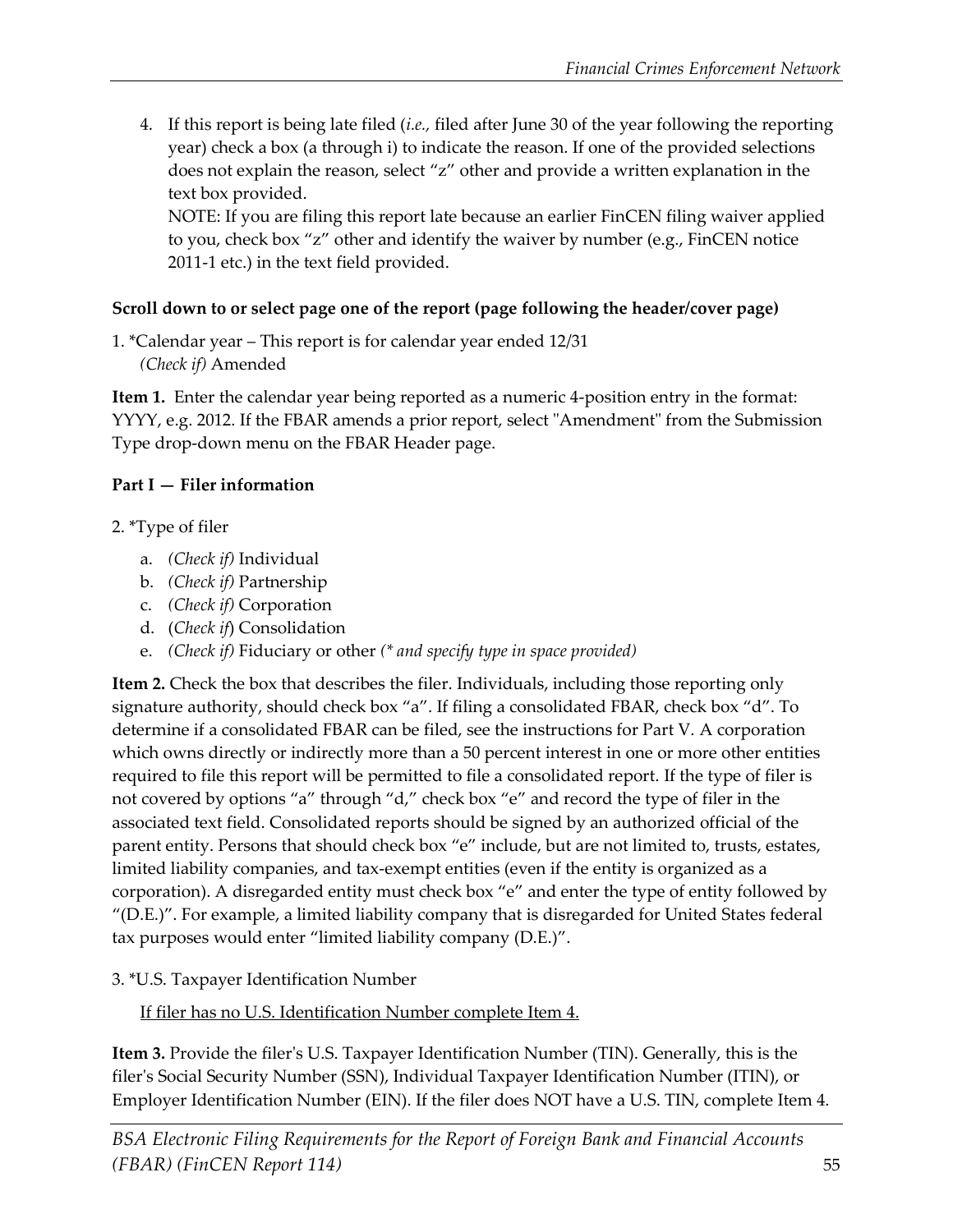3a TIN type. Check the appropriate box to indicate the type of number entered in item 3.

- 4. Foreign identification *(\*Complete only if item 3 is not applicable)* 
	- a. *(Check if)* Passport *(Check if) Foreign TIN (Check if)* Other  *Other description*
	- b. *Number*
	- c. Country of issue (Two letter designation from ISO 3166-1 Country code lists)

**Item 4.** Complete Item 4 only if the filer does NOT have a United States Taxpayer Identification Number. Item 4 requires the filer to provide information from an official foreign government document to verify the filer's nationality or residence. Check the appropriate type of document, either Passport, Foreign TIN, or Other. If "Other" is checked provide the type of document in the associated text field. Enter the document number followed by the country of issuance.

#### 5. Individual's date of birth

**Item 5.** Enter the filer's date of birth in the format MM/DD/YYYY where MM is the month, DD is the day, and YYYY is the year. Zero (0) should precede any single digit number. For example, if the filer's date of birth is June 1, 1948, enter 06/01/1948 in Item 5.

6-8. Filer name

 6. Last name or organization name 7. First name 8. Middle initial 8a. Suffix

**Items 6-8a**. Enter the name of the filer. If the filer is an organization, enter the name in Item 6 and leave Items 7, 8 and 8a blank. If the filer is an individual, enter the filer's last name in Item 6, first name in Item 7, middle initial in Item 8, and any name suffix in 8a. If there is no middle initial, leave Item 8 blank. If there is no name suffix leave Item 8a blank. See the Name Editing Instructions in the General Instructions section above for additional information on entering names in fields.

#### 9-13. Filer address

- 9. Mailing address (number, street, and apt. or suite no.)
- 10. City
- 11. State
- 12. ZIP/Postal Code
- 13. Country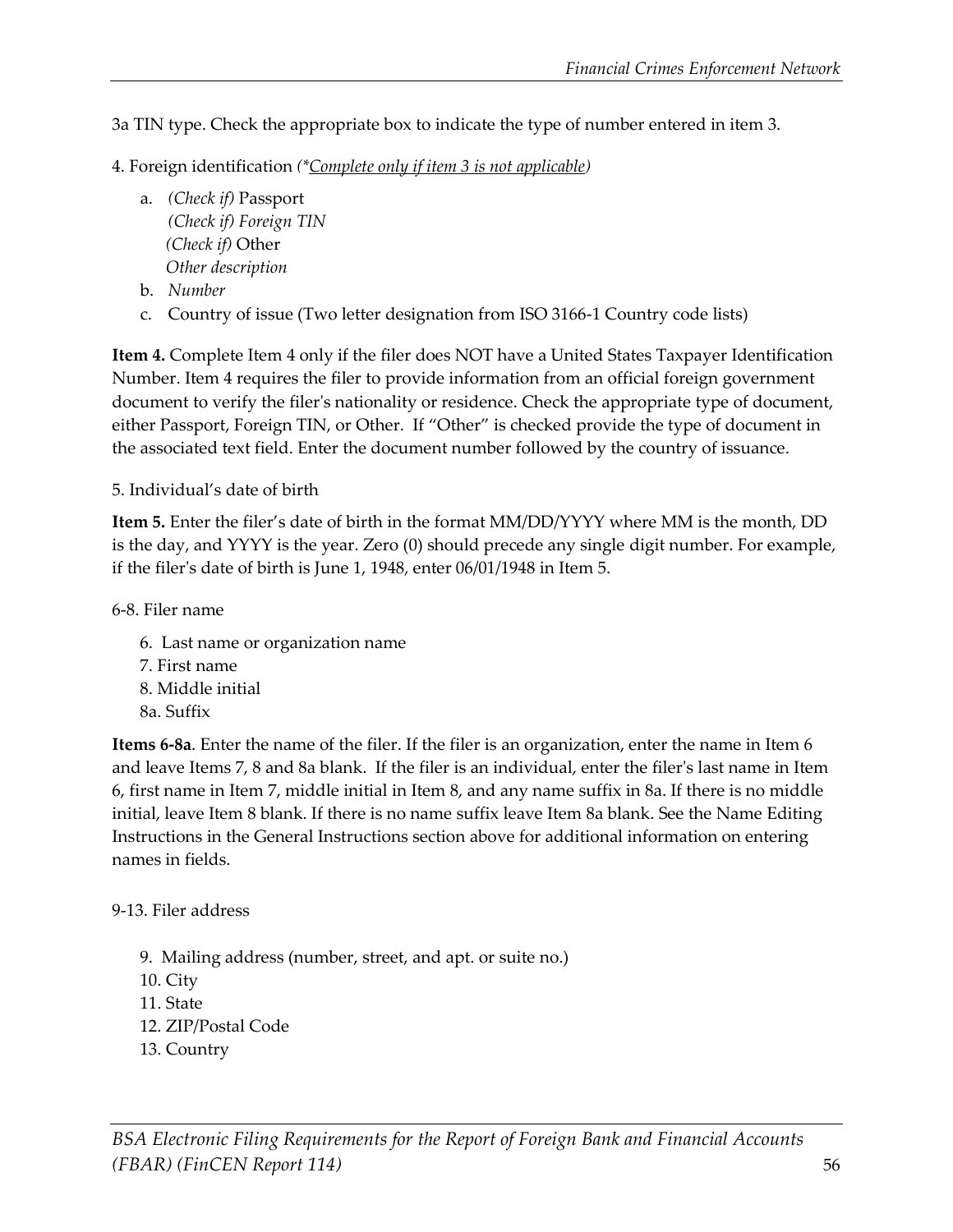**Items 9-13.** Enter the filer's address. An individual residing in the United States must enter the street address of the individual's United States residence, not a post office box. An individual residing outside the United States must enter the individual's United States mailing address. If the individual does not have a United States mailing address, the individual must enter a foreign residence address. An entity must enter its United States mailing address. If the entity does not have a United States mailing address, the entity must enter its foreign mailing address. See the Address instructions in the General Instruction section above for additional information on entering address data in fields.

14. a) Does the filer have a financial interest in 25 or more financial accounts?

 *(Check if)* Yes (\**Enter total number of accounts in space provided)* Do not complete Part II or Part III, but maintain records of the information.

 *(Check if)* No

b) Does the filer have signature authority over but no financial interest in 25 or more financial accounts?

 *(Check if)* Yes (\**Enter total number of accounts in space provided)* Complete Part IV, items 34 through 43 for each person on whose behalf the filer has signature authority.

 *(Check if)* No

**Item 14. (14a)** if the filer has a financial interest in over 25 or more foreign financial accounts check the yes box, and enter the total number of accounts. Leave blank Part II (Continuation of Separate Accounts) or Part III (Joint Accounts) of this report, but maintain records of the information. **(14b)** if the filer has signature authority only (no financial interest), over 25 or more foreign financial accounts check the yes box, and enter the total number of accounts. Complete only items 34-43 of Part IV for each person on whose behalf the filer has signature authority. If the group of entities covered by a consolidated report has a financial interest in 25 or more foreign financial accounts, the reporting parent corporation need only complete Part V (for consolidated reporting) Items 34 through 42, for the identity information of the account owners, but need not complete the account information. Detailed information about each account, including all information called for on this report, must be recorded and retained for five years from June 30 of the year following the calendar year reported. Any person who reports 25 or more foreign financial accounts in item 14a or item 14b, must provide all the information omitted from Part II, III, IV or V, as appropriate, if the information is requested by FinCEN or the IRS. Filers must comply with applicable recording keeping requirements. See Record Keeping Requirements under Filing Information in the General Instructions above.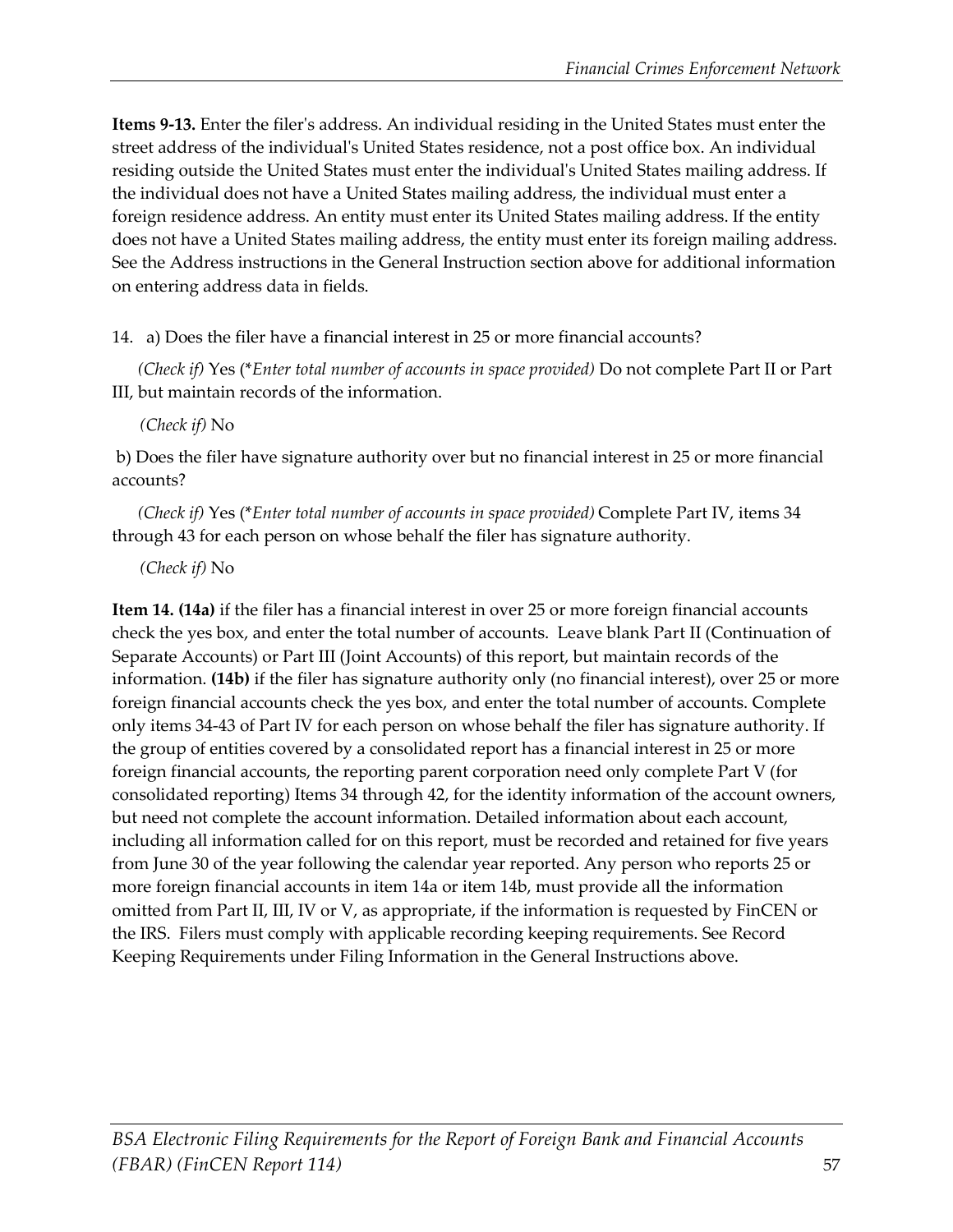#### **Part II — Information on financial account(s) owned separately**

Part II records information on accounts owned separately by the filer. It should not be used to record information on jointly-owned accounts (Part III), signature authority but no financial interest accounts (Part IV), or accounts involved in a consolidated report (Part V).

15. Maximum value of account during calendar year.

**Item 15.** Enter the maximum value of the account in U.S. Dollars during the calendar year being reported. See the General Instructions on Monetary Amounts for guidance on determining the maximum value of an account. Use the end of the year conversion rate.

15a. Amount unknown. Check this box if the value of the account cannot be determined.

16. Type of account

- a. *(Check if)* Bank
- b. *(Check if)* Securities
- c. *(Check if)* Other (\**and specify type in space provided)*

**Item 16.** Check the appropriate box to describe the type of account. If "Other" is checked, enter a brief description of the account in the associated text field.

17. Name of financial institution in which account is held

**Item 17.** Provide the full name of the financial institution in which account is held.

18. Account number or other designation

**Item 18.** Provide the account number used by the financial institution to designate the account.

19-23. Financial institution address

19. Mailing address (number, street, suite number) of financial institution in which account is held

20. City

21. State, if known

- 22. Foreign Postal Code, if known
- 23. Country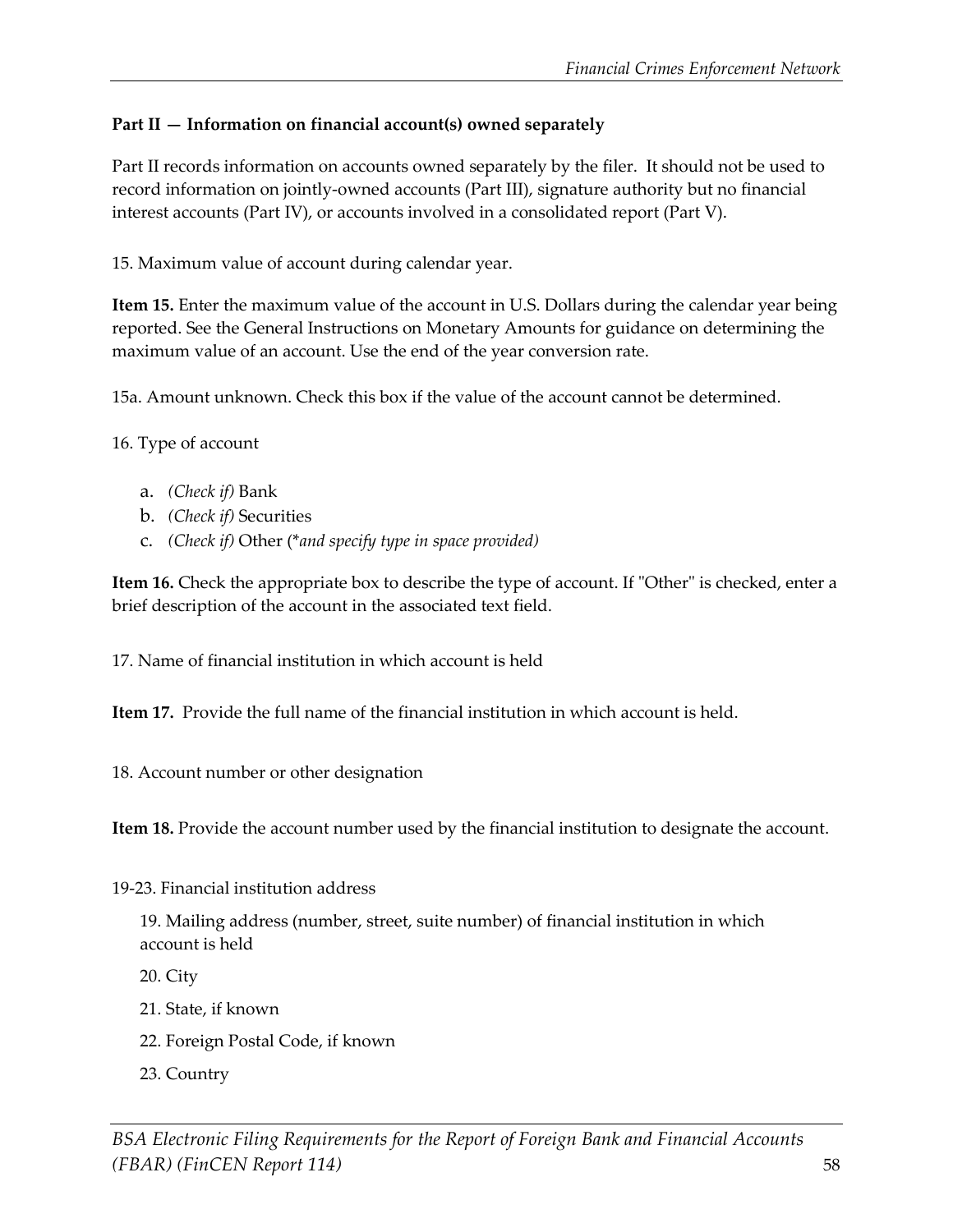**Items 19-23.** Provide the complete mailing address of the financial institution where the account is held. See the General Instruction on Addresses for further information on entering address data.

#### **Part III — Information on financial account(s) owned jointly**

**Note: If jointly filing with a spouse, both parties should complete and sign Form 114a. Completing the Form 114a with both spouses signing the form completes the necessary requirement that will permit one spouse to electronically sign (PIN) a single report for both parties instead of filing two FBARs. The Form 114a is available on the FinCEN (under the forms tab) and BSA E-File websites. Keep this form for your records, do not send to FinCEN.** 

Enter information in the applicable parts of the report only. If there is not enough space to provide all account information, click the "+" sign on the electronic report to add additional Part III's and complete additional pages of the required Part as necessary.

#### 15-23. Account information

**Items 15-23.** Enter the information about the account and the financial institution in which the account is held. See Part II for instructions on Items 15-23. Each joint owner must report the entire value of the account as determined under Item 15.

24. Number of joint owners for this account

**Item 24.** Enter the number of joint owners for the account. If the exact number is not known, provide an estimate. Do not count the filer when determining the number of joint owners.

#### 25-33. Joint owner information

**Items 25-33.** Use the identifying information of the principal joint owner (excluding the filer) to complete Items 25-33. Leave blank items for which no information is available. If the filer's spouse has an interest in a jointly owned account, the filer's spouse is the principal joint owner. Enter on line 26 the last name of the joint spousal owner. See Exceptions, Certain Accounts Jointly Owned by Spouses, to determine if the filer's spouse is required to independently report the jointly owned accounts.

25. Taxpayer Identification Number (TIN) of principle joint owner, if known.

**Item 25.** Taxpayer Identification Number (TIN) of Principle Joint Owner. Enter the TIN of the principle joint owner on the account; this can be either an SSN (individual) or EIN (entity) or foreign. Numbers should be entered as a single number string without formatting or special characters such as parentheses, spaces, or hyphens.

25a. TIN type. Check the appropriate box to indicate the type on number entered in item 25.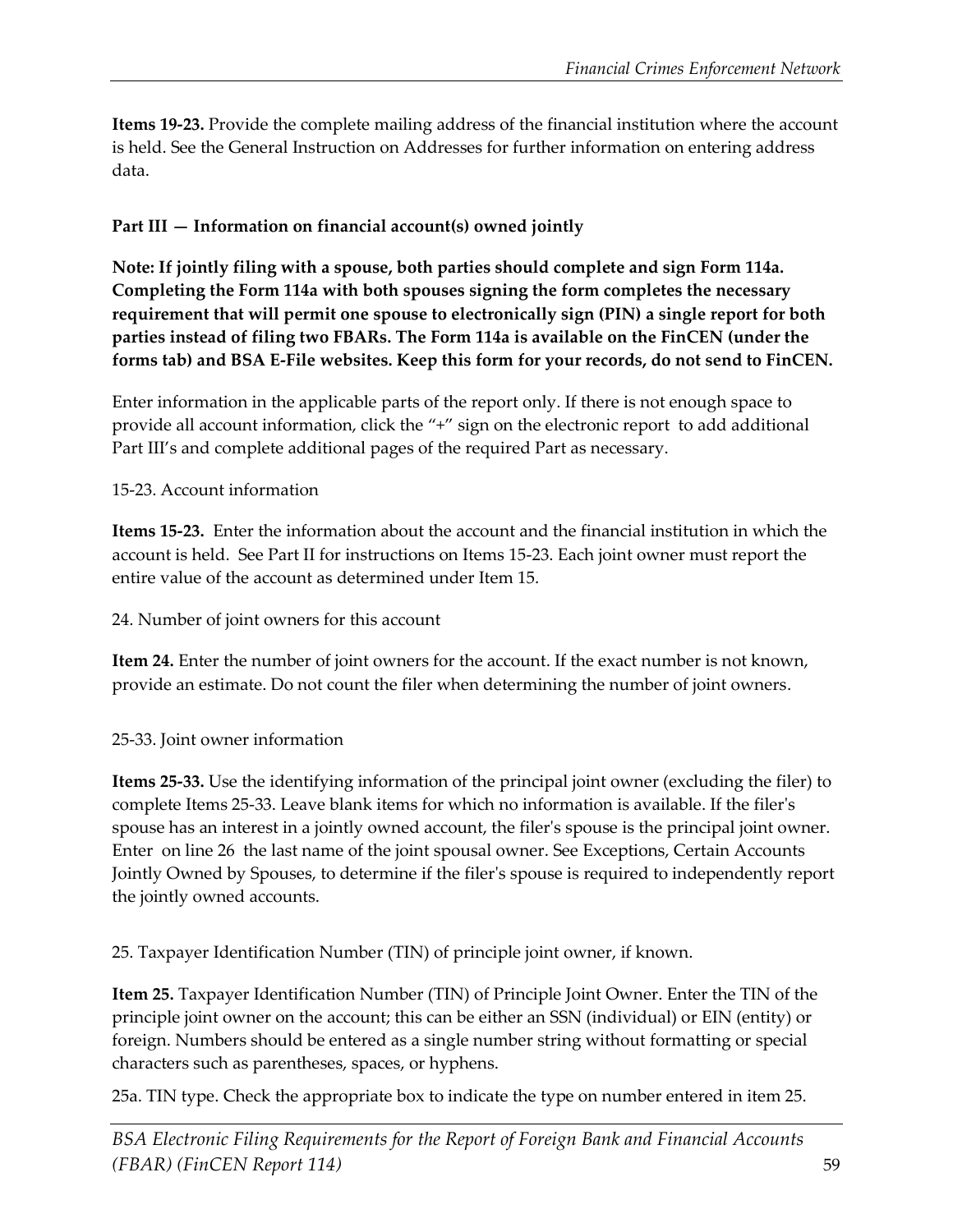26-28 Joint owner name

 26. Last name or organization name of principle joint owner 27. First name of principle joint owner, if known 28. Middle initial, if known 28a. Suffix

**Items 26-28a.** Enter the name of the organization/individual of the principle joint owner. If the

principle joint owner is an individual, enter the individual's last name in Item 26, first name in Item 27, middle initial in Item 28 and name suffix in 28a. If there is no middle initial, leave Item 28 blank. If there is no suffix leave item 28a blank.

29-33. Principle joint owner mailing address

- 19. Mailing address (number, street, suite number) of principal joint owner, if known
- 20. City, if known
- 21. State, if known
- 22. ZIP/Postal Code, if known
- 23. Country

**Items 29-33.** Enter the address of the principal joint owner. If the principal joint owner resides in the United States, enter the street address of the joint owner's United States residence, not a post office box. If the principal joint owner resides outside the United States, enter the joint owner's United States mailing address. If the principal joint owner has no U.S. mailing address the filer may provide a foreign address. Enter an organization joint owner's United States mailing address. See the Addresses instructions in the General Instruction section above for additional information on entering address data in fields.

#### **Part IV — Information on financial account(s) where filer has signature authority but no financial interest in the account(s)**

Part IV records information on foreign financial accounts where a filer with signature authority over the accounts but has no financial interest in the accounts. Filers with signature authority over 25 or more foreign financial accounts must complete only Items 34-43 for each person on whose behalf the filer has signature authority. In addition, United States person who (1) resides outside of the United States, (2) is an officer or employee of an employer who is physically located outside of the United States, and (3) has signature authority over a foreign financial account that is owned or maintained by the individual's employer should only complete Part I and Items 34-43 of Part IV. Part IV should only be completed one time with information about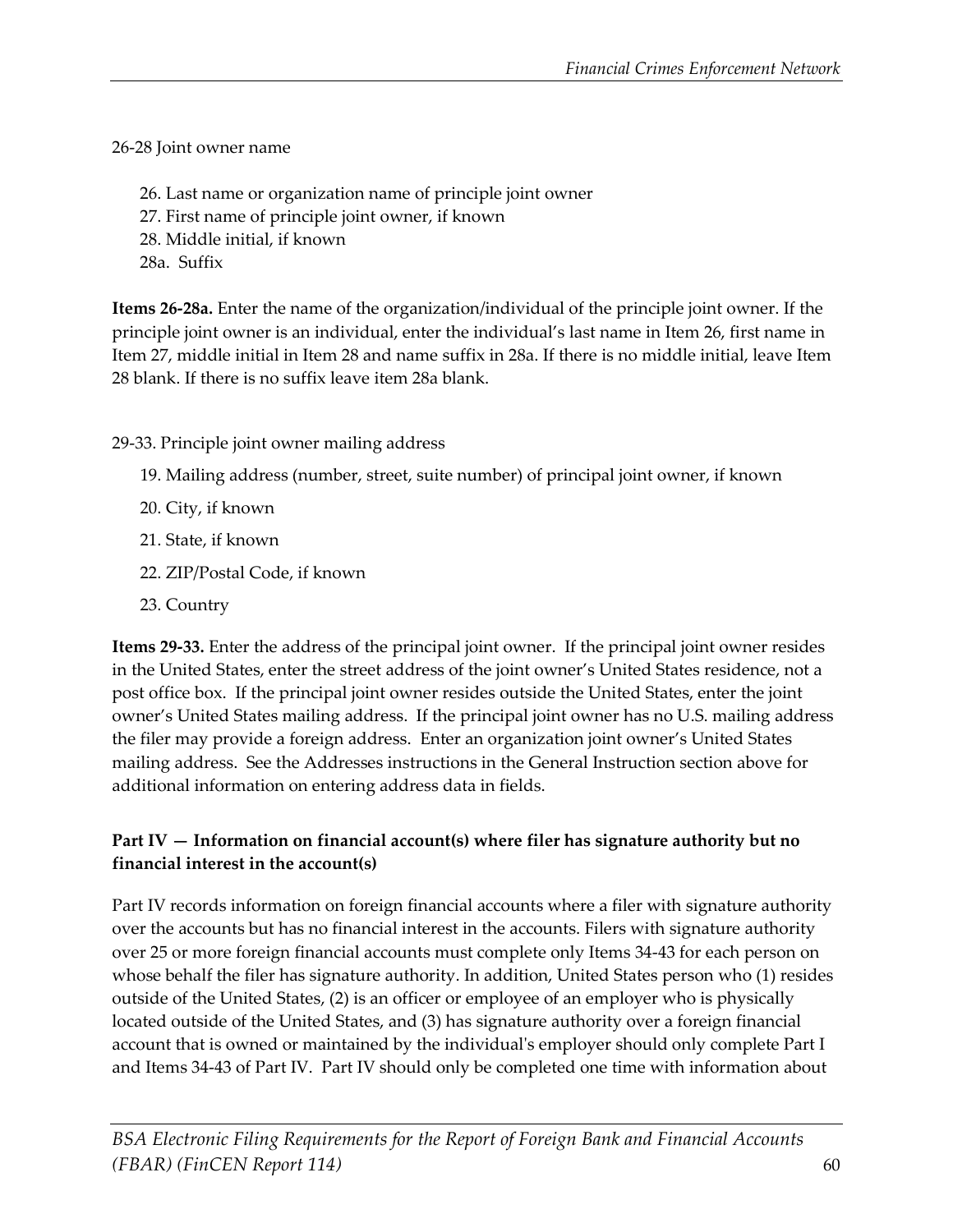the individual's employer. If additional Part IV's are required, click on the "+" sign on the electronic report to add copies.

15-23. Account information

**Items 15-23.** Enter the information about the account and the financial institution in which the account is held. See Part II for instructions on Items 15-23. Each joint owner must report the entire value of the account as determined under Item 15.

**Items 34-42.** Provide the name, address, and identifying number of the owner of the foreign financial account for which the individual filer has signature authority over but no financial interest in the account. If there is more than one owner of the account for which the individual has signature authority, provide the information in Items 34-42 for the principal joint owner (excluding the filer).

34, 36, 37. Account owner name

- 34. Last name or organization name of account owner
- 36. First name
- 37. Middle initial
- 37a. Suffix

**Items 34, 36, 37**. Enter the name of the account owner. If the owner is an entity , enter the name in Item 34 and leave Items 36 and 37 blank. If the owner is an individual, enter the owner's last name in Item 34, first name in Item 36, middle initial in Item 37 and any name suffix in item 37a. If there is no middle initial, leave Item 37 blank. If there is not name suffix, leave item 37a blank. See the Name Editing Instructions in the General Instructions section above for additional information on entering names in fields.

35. Tax identification number of account owner

**Item 35.** Enter the Taxpayer Identification Number of the account owner. Numbers should be entered as a single number string without formatting or special characters such as parentheses, spaces, or hyphens.

Item 35a. TIN type. Check the appropriate box to indicate the type on number entered in item 35.

38-42. Account owner mailing address

- 38. Mailing address (number, street, and apt. or suite no.)
- 39. City
- 40. State
- 41. ZIP/Postal Code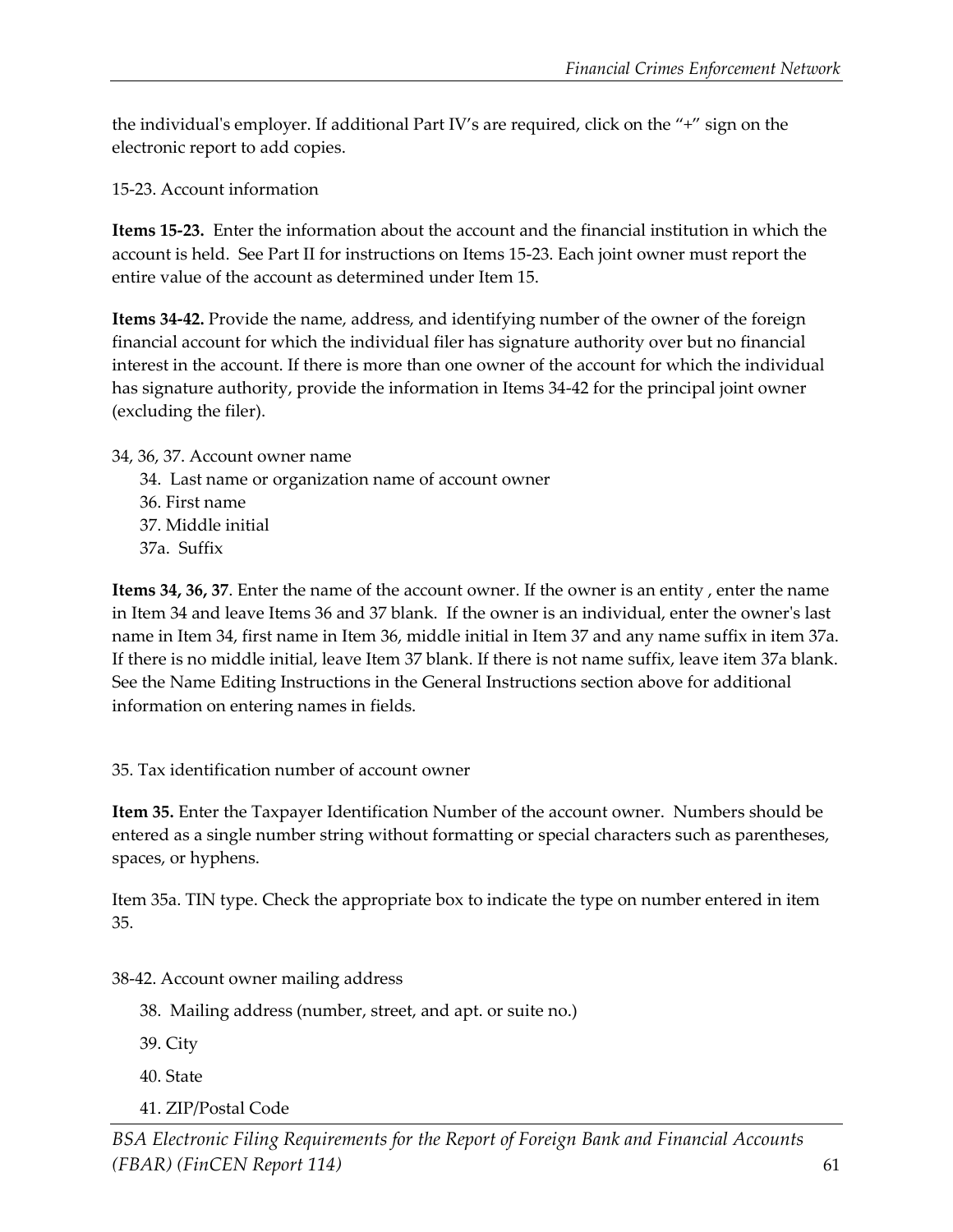#### 42. Country

**Items 38- 42.** Enter the address of the account owner. If the individual account owner resides in the United States, enter the street address of the individual account owner's United States residence, not a post office box. If the individual account owner resides outside the United States, enter the individual account owner's United States mailing address. If the account owner has no U.S. mailing address the filer may provide a foreign address. Enter an organization account owner's United States mailing address. See the Addresses instructions in the General Instruction section above for additional information on entering address data in fields.

#### **43. Filer's title with this owner**

**Item 43.** Enter filer's title for the position which gives him signature authority over the owner's account.

#### **Part V — Information on financial account(s) where filer is filing a consolidated report**

An entity that is a United States person that owns directly or indirectly a greater than 50 percent interest in another entity that is required to file an FBAR is permitted to file a consolidated FBAR on behalf of itself and such other entity. Check box "2d" in Part I and complete Part V. If filing a consolidated FBAR and reporting 25 or more foreign financial accounts, complete only Part V Items 34-42 for each entity included in the consolidated FBAR. If additional Part V's are required, click on the "+" sign on the electronic report to add copies.

15-23. Account Information

**Items 15-23.** Enter the information about the account and the financial institution in which the account is held. See Part II for instructions on Items 15-23.

34. Organization name of account owner

**Item 34.** Organization name of account owner. Enter the entities name of the account owner as shown on the books of the financial institution.

35. Tax Identification Number of Account Owner

**Item 35.** Taxpayer identification number (TIN) of account owner. Numbers should be entered with no spaces, dashes, or other punctuation.

Item 35a. TIN type. Check the appropriate box to indicate the type on number entered in item 35.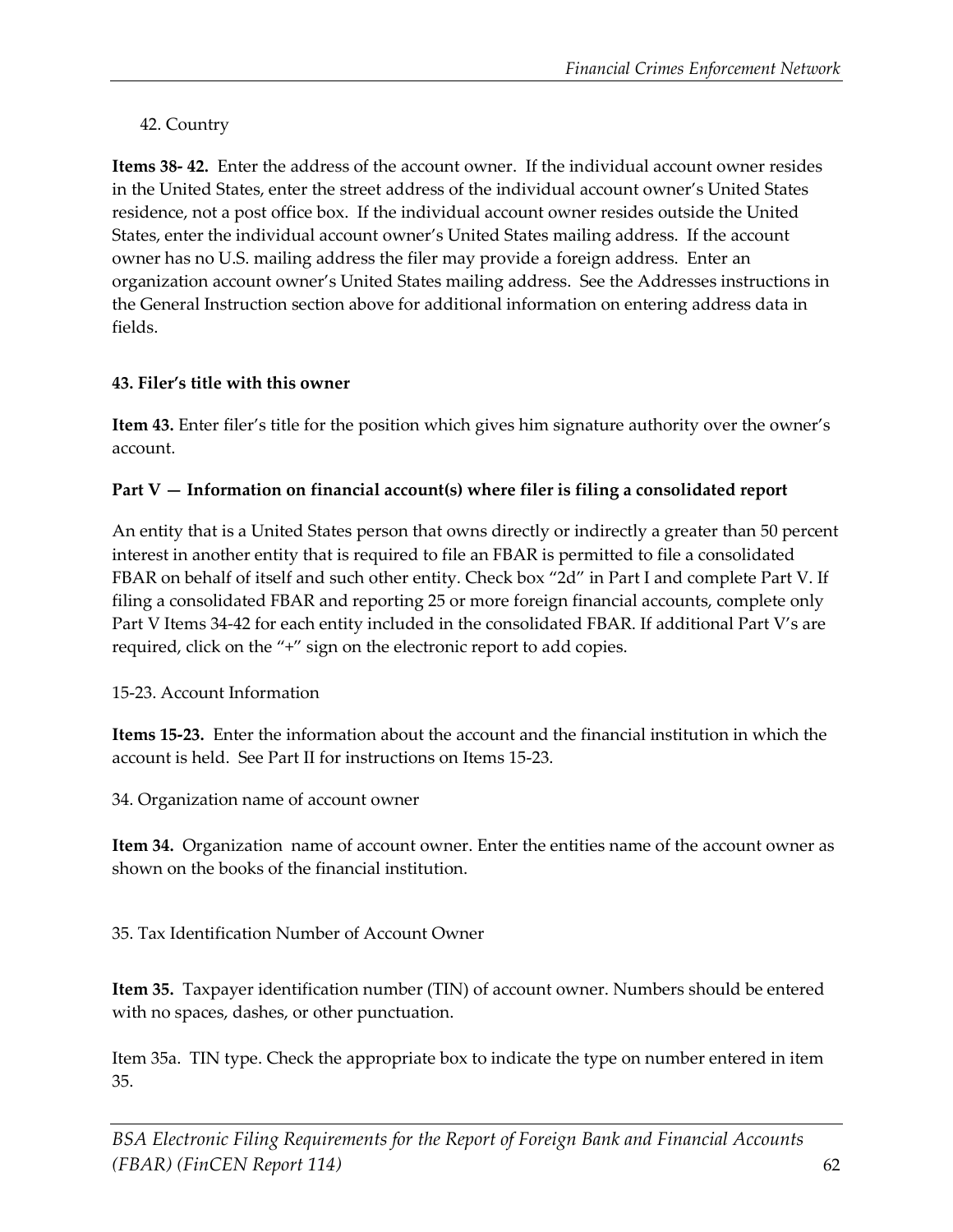38-42. Account owner mailing address

**Items 38-42.** Enter the account owner's mailing address. See Part III for instructions on Items 38-42.

#### **Signature**

44. Filer Signature

**Item 44.** A discrete or batch-filed FBAR is considered signed by the filer when electronically signed with a PIN on the header/cover page of the discrete FBAR or completion of the 2A record in the batch file.

44a. Check here if this report is completed by a third party preparer.

Item 44a. Check this box if the FBAR has been completed by a third party preparer. Complete in the Third Party Preparer Use Only section all of Items 47 through 59 that apply.

45. Filer Title, if not reporting a personal account.

**Item 45.** Enter the filer's title when the individual that is filing the FBAR has signature authority over the account(s) or is authorized to file on behalf of a legal entity, such as a corporation, which is shown as the filer. Leave Item 45 blank if the filer is reporting as an individual because of a personal financial interest in the account(s). An individual filing because of a financial interest in his individual accounts is filing as an individual.

#### 46. Date (MM/DD/YYYY)

**Item 46.** This item will auto-populate with the current date when a discrete FBAR is signed on the header/cover page with the filer's PIN. In a batch-filed FBAR this date is the date recorded in Date of Signature (Item 46) in the Filer Information (2A) Record.

Note: When the FBAR is completed, return to the header/cover page to validate the report, save a copy of the report, print a copy for your records. Then sign with your PIN and submit the report.

#### **Third party preparer information**

Note: Completion of this section is not required for spouses filing jointly.

47-49. Third party preparer name 47. Preparer's last name 48. First name

49. MI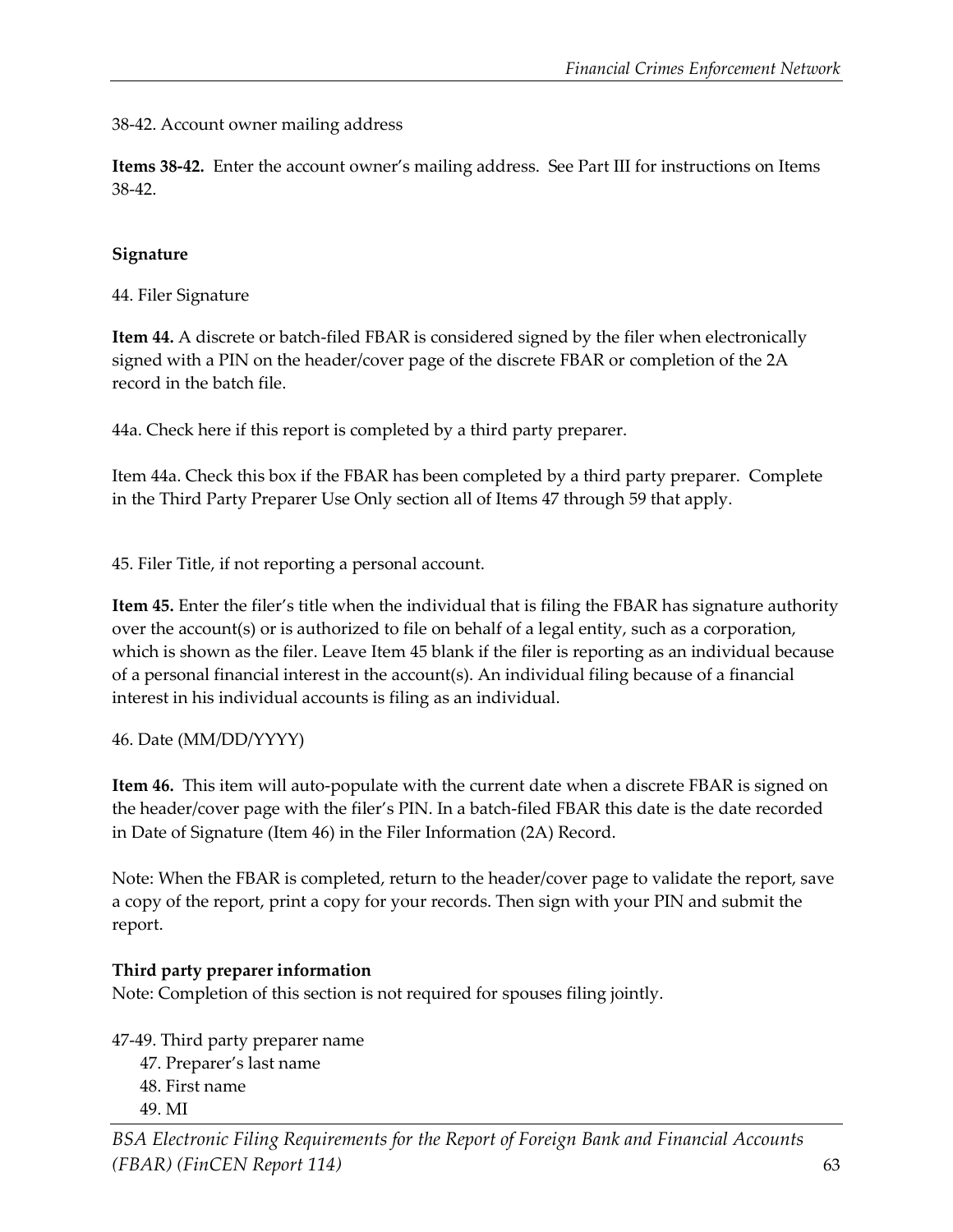**Items 47**. Enter the name of the preparation firm employee or of the self-employed preparer that prepared the FBAR. If the preparer has no middle initial, leave that field blank. See the Name Editing Instructions under General Instructions for additional information on entering names.

50. Check if self-employed

**Item 50.** Check this box if the third party preparer is a self-employed individual. Leave Items 53 "Firm's name" and 54 "Firm's EIN" blank.

51. TIN

**Item 51.** Enter the personal TIN of the preparation firm's employee or the self-employed preparer. This should be the Preparer Tax Identification Number (PTIN) issued to the preparer by the IRS. If the preparer has no PTIN, enter the preparer's Social Security Number (SSN) or Individual Taxpayer Identification Number (ITIN). The TIN should be entered as a single number string without formatting or special characters such as parentheses, spaces, or hyphens.

Item 51a. TIN type. Check the appropriate box to indicate the type of number entered in item 51.

52. Contact phone no.

52a. Ext.

**Item 52-52a.** Enter the third party preparer's contact telephone number in Item 53 and the telephone extension number, if any, in Item 52a. Enter all numbers with no formatting such as spaces, dashes, or other punctuation.

53. Firm's name

**Item 53.** Enter the name of the preparing firm. Leave Item 53 blank if the self-employment box in Item 50 was checked.

54. Firm's TIN

**Item 54.** Enter the preparing firm's TIN. Leave Item 54 blank if the self-employment box in Item 50 was checked.

Item 54a. TIN type. Check the appropriate box to indicate the type of number entered in item 54.

*BSA Electronic Filing Requirements for the Report of Foreign Bank and Financial Accounts (FBAR) (FinCEN Report 114)* 64